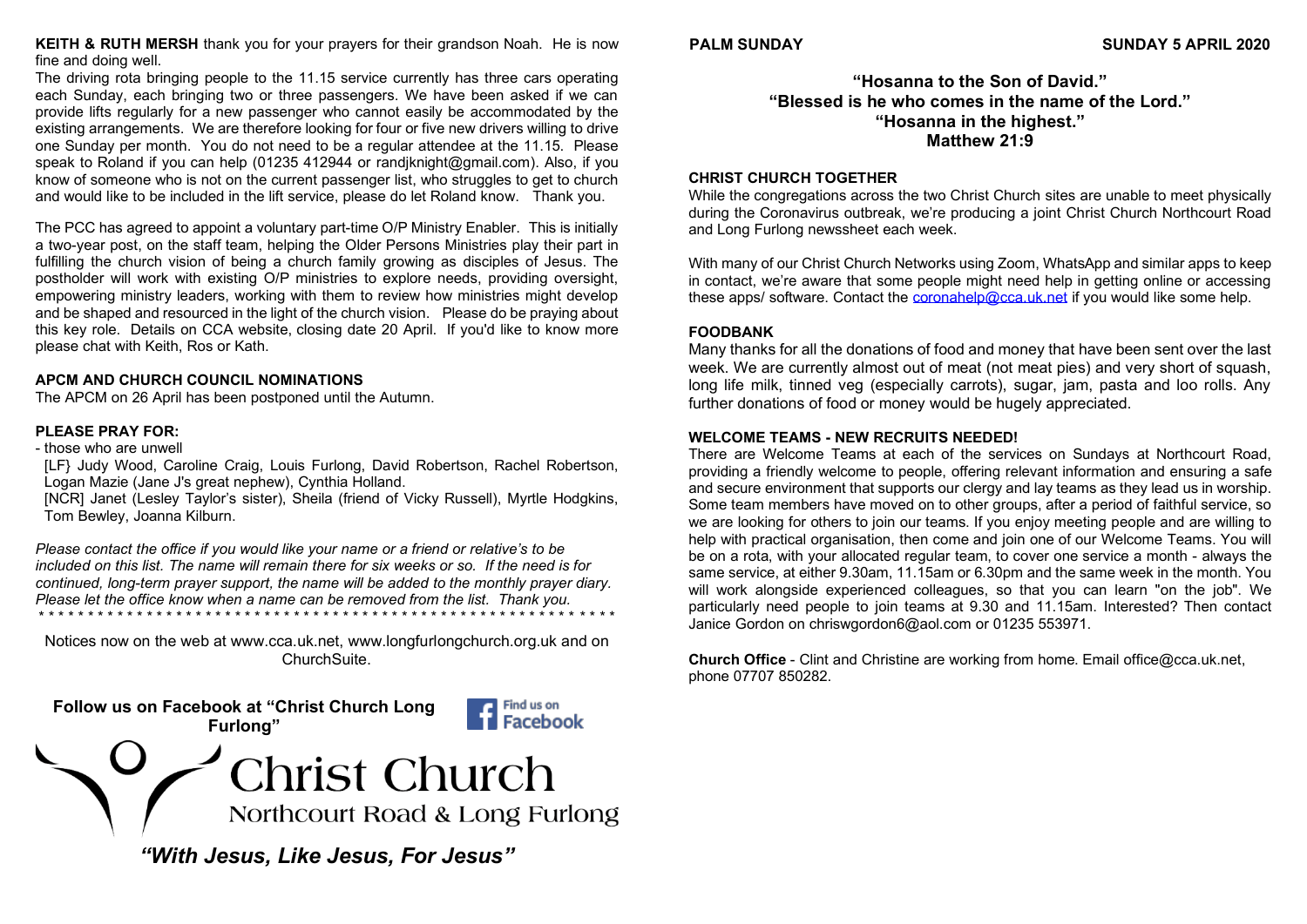## FRONTLINE INTERVIEWS

Andy and Andrea Warner, interviewed by John Rogers James Ross, interviewed by Katy Ross

PRAYERS

TALK PART 2 Ros Steel

PRAYERS

## THE LORD'S PRAYER

**Our Father in heaven, Hallowed be your name, Your kingdom come, your will be done, on earth as in heaven. Give us today our daily bread. Forgive us our sins as we forgive those who sin against us. Lead us not into temptation but deliver us from evil. For the kingdom, the power, and the glory are yours now and for ever. Amen**

## SONG

**King of love and grace** My guardian All my hopes and fears Are in Your hands I'm in Your hands

Where You go I'll go Show me the way Every step I take Be now my guide God on my side

You go before me You're there beside me And if I wander Love will find me Goodness and mercy Will always follow You go before me My Guardian

THE BLESSING COLLECTIVE COMPANY COLLECTIVE COMPANY COLLECTIVE COMPANY COLLECTIVE COMPANY COLLECTIVE COMPANY COLLECTIVE COMPANY COLLECTIVE COMPANY COLLECTIVE COMPANY COLLECTIVE COMPANY COLLECTIVE COMPANY COLLECTIVE COMPANY

When I hear You say Trust and obey I will walk by faith And not by sight God of my life

So let Your kingdom come Your will be done All Your promises will stand forever You're my defender

You are God our great defender Strong in love forever faithful We are Yours and we will trust in You



# *"With Jesus, Like Jesus, For Jesus"*

## **CHRIST CHURCH TOGETHER - LIVESTREAM WORSHIP**

**Sunday 5th April 2020, 10.30am**

| WELCOME       |                                                                                                                                                                                                                | The Dunnetts |
|---------------|----------------------------------------------------------------------------------------------------------------------------------------------------------------------------------------------------------------|--------------|
| ACCLAMATION   | Behold your king comes to you, O Zion,<br>meek and lowly, sitting upon a donkey.                                                                                                                               |              |
| All           | Ride on in the cause of truth                                                                                                                                                                                  |              |
| Leader        | and for the sake of justice.<br>Your throne, O God, will last forever;                                                                                                                                         |              |
| All           | and the sceptre of your kingdom is a sceptre of justice.<br>You love righteousness and hate wickedness;<br>therefore God, your God, has set you above your<br>companions by anointing you with the oil of joy. |              |
| Leader<br>All | Hosanna to the Son of David.<br>Blessed is he who comes in the name of the Lord.                                                                                                                               |              |
| SONG          | Give thanks to the Lord, our God and King<br>His love endures forever<br>For He is good, He is above all things<br>His love endures forever<br>Sing praise, sing praise                                        |              |
|               | With a mighty hand and outstretched arm<br>His love endures forever<br>For the life that's been reborn<br>His love endures forever<br>Sing praise, sing praise<br>Sing praise, sing praise                     |              |
|               | Forever, God is faithful<br>Forever, God is strong<br>Forever, God is with us, Forever                                                                                                                         |              |
|               | From the rising to the setting sun<br>His love endures forever<br>And by the grace of God, we will carry on<br>His love endures forever<br>Sing praise, sing praise<br>Sing praise, sing praise, yeah          |              |